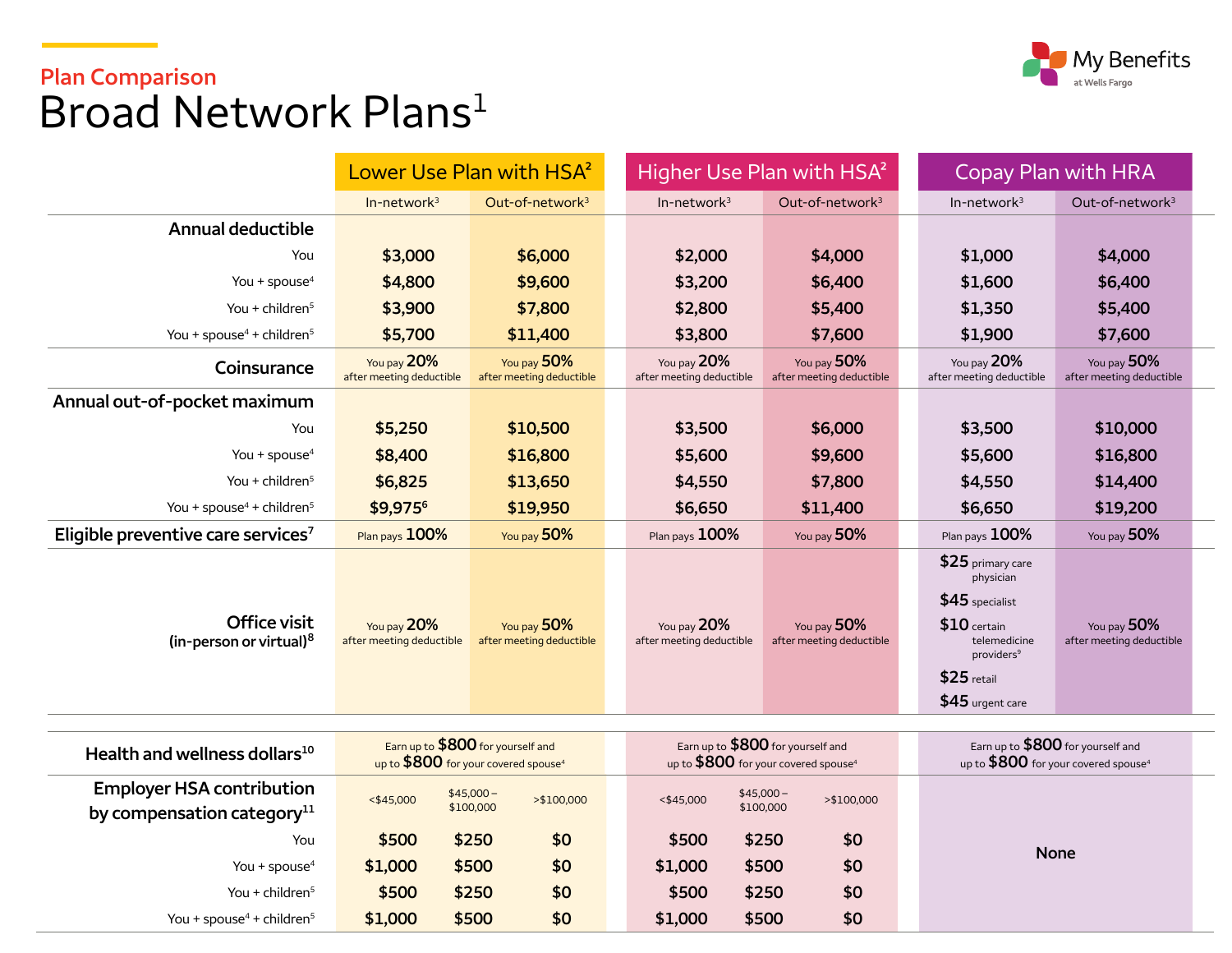# **Plan Comparison**  Prescriptions

|                                           | Lower Use Plan with HSA <sup>2</sup>                |                                                     | Higher Use Plan with HSA <sup>2</sup>               |                                                     | Copay Plan with HRA                 |                                               |
|-------------------------------------------|-----------------------------------------------------|-----------------------------------------------------|-----------------------------------------------------|-----------------------------------------------------|-------------------------------------|-----------------------------------------------|
|                                           | $In-network3$                                       | Out-of-network <sup>3</sup>                         | $In-network3$                                       | Out-of-network <sup>3</sup>                         | $In-network3$                       | Out-of-network <sup>3</sup>                   |
| Preventive drugs <sup>12</sup>            | <b>Not subject</b><br>to deductible                 | <b>Not subject</b><br>to deductible                 | <b>Not subject</b><br>to deductible                 | <b>Not subject</b><br>to deductible                 | <b>Not subject</b><br>to deductible | <b>Not subject</b><br>to deductible           |
| Generic (30-day supply)                   | $$10$ copay                                         | Pay in-network                                      | $$10$ copay                                         | Pay in-network                                      | $$10$ copay                         | Pay in-network                                |
| Preferred brand-name (30-day supply)      | $$45$ copay <sup>13,14</sup>                        | copays + cost difference<br>between full cost       | $$45$ copay <sup>13,14</sup>                        | copays + cost difference<br>between full cost       | $$45$ copay <sup>13,14</sup>        | copays + cost difference<br>between full cost |
| Nonpreferred brand-name (30-day supply)   | $$75$ copay <sup>13</sup>                           | and network rate                                    | $$75$ copay <sup>13</sup>                           | and network rate                                    | $$75$ copay <sup>13</sup>           | and network rate                              |
| Specialty (90-day supply through Accredo) | $$150$ copay                                        | Specialty medications<br>are not covered            | $$150$ copay                                        | Specialty medications<br>are not covered            | $$150$ copay <sup>15</sup>          | Specialty medications<br>are not covered      |
| Non-Preventive drugs $^{12}$              | <b>Full cost until deductible</b><br>reached, then: | <b>Full cost until deductible</b><br>reached, then: | <b>Full cost until deductible</b><br>reached, then: | <b>Full cost until deductible</b><br>reached, then: | <b>Not subject</b><br>to deductible | <b>Not subject</b><br>to deductible           |
| Generic (30-day supply)                   | $$10$ copay                                         | Pay in-network                                      | $$10$ copay                                         | Pay in-network                                      | $$10$ copay                         | Pay in-network                                |
| Preferred brand-name (30-day supply)      | $$45$ copay <sup>13,14</sup>                        | copays + cost difference<br>between full cost       | $$45$ copay <sup>13,14</sup>                        | copays + cost difference<br>between full cost       | $$45$ copay <sup>13,14</sup>        | copays + cost difference<br>between full cost |
| Nonpreferred brand-name (30-day supply)   | $$75$ copay <sup>13</sup>                           | and network rate                                    | $$75$ copay <sup>13</sup>                           | and network rate                                    | $$75$ copay <sup>13</sup>           | and network rate                              |
| Specialty (90-day supply through Accredo) | $$150$ copay                                        | Specialty medications<br>are not covered            | $$150$ copay                                        | Specialty medications<br>are not covered            | $$150$ copay <sup>15</sup>          | Specialty medications<br>are not covered      |

### Online tools and resources

Learn to use your benefits year-round with convenient online tools and resources. Manage your health and health care costs, find the right care options and providers, and achieve your personal health and well-being goals. Visit the HR Services & Support site or Teamworks at Home [\(teamworks.wellsfargo.com\)](http://www.teamworks.wellsfargo.com).